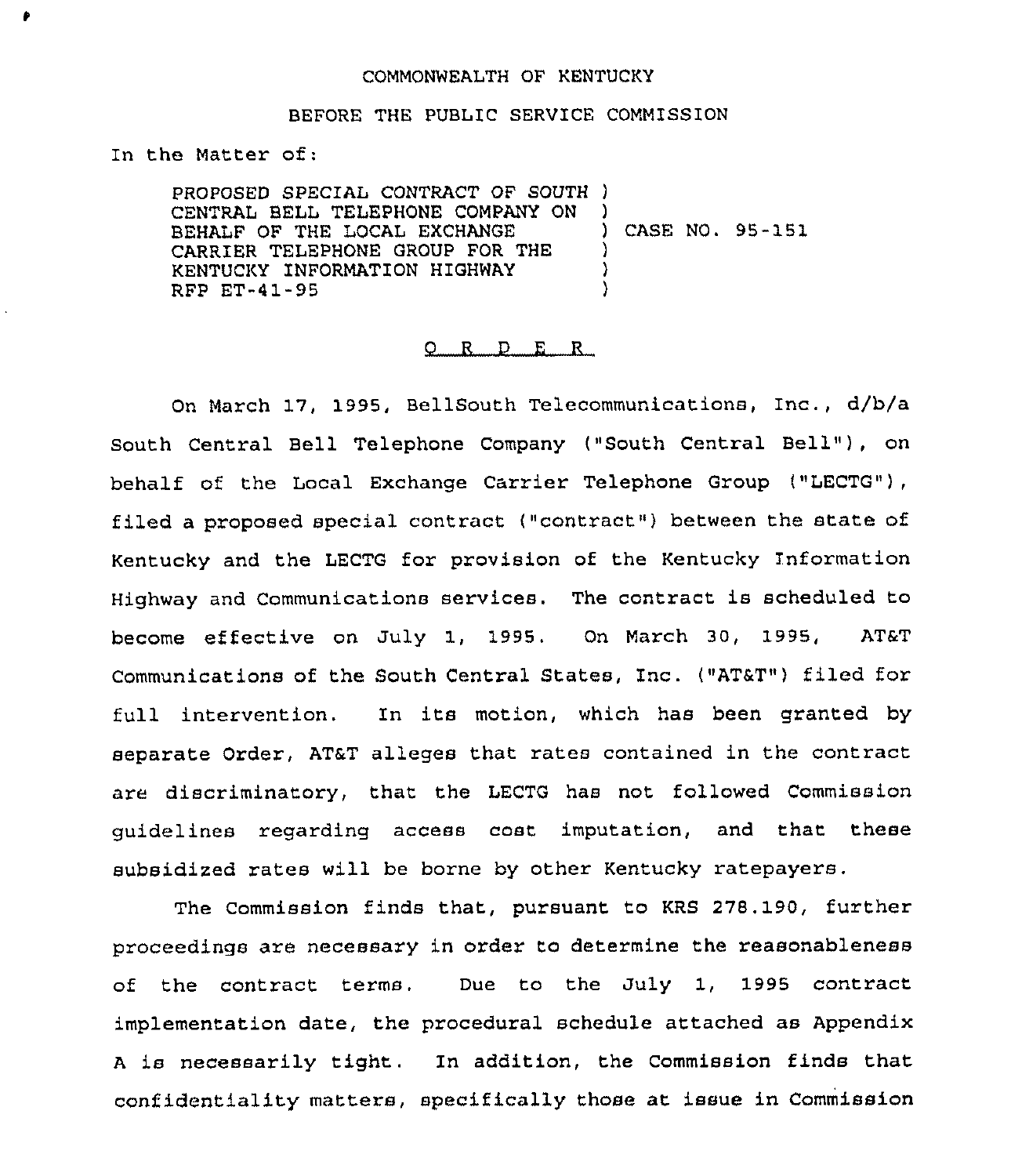Cases  $95-105$ ,<sup>1</sup>  $95-106$ ,<sup>2</sup> and  $95-110$ ,<sup>1</sup> which cases are incorporated herein by reference, should be handled expeditiously.

IT IS THEREFORE ORDERED THAT:

1. The proposed contract be and is hereby suspended from April 5, 1995 up to and including June 30, 1995.

2. Nothing contained herein shall prevent the Commission from entering a final decision in this case prior to the termination of the suspension period.

3. AT&T, any other intervenors, and the LECTG shall respond to the requests for information contained in Appendix B hereto within 20 days from the date of this Order.

Done at Frankfort, Kentucky, this 6th day of April, 1995.

PUBLIC SERVICE COMMISSION  $\overline{\mathbf{r}}$ Chairman 11 - Relauser<br>15 - Breathold<br>15 - Breathold Vice Chairma Commissione

ATTEST: Don Mills

- $\mathbf{1}$ Case No. 95-105, Cincinnati Bell Telephone Company's Petition for Confidential Treatment of Cost Data Filed in Connection with Kentucky State Government Request for Proposal ET-41-95.
- $\overline{2}$ Case No. 95-106, Request for Confidential Treatment of the Cost Support Material Filed with the Proposed Contract of South Central Bell Telephone Company on behalf of the Local Exchange Carrier Telephone Group for the Kentucky Information Highway and Communication Services RFP ET-41-95.
- $\mathbf{J}$ Case No. 95-110, Request for Confidential Treatment of the Cost Support Material Filed with the Proposed Contract of South Central Bell Telephone Company on behalf of the Local Exchange Carrier Telephone Group for the Kentucky Information Highway and Communication Services RFP ET-41-95.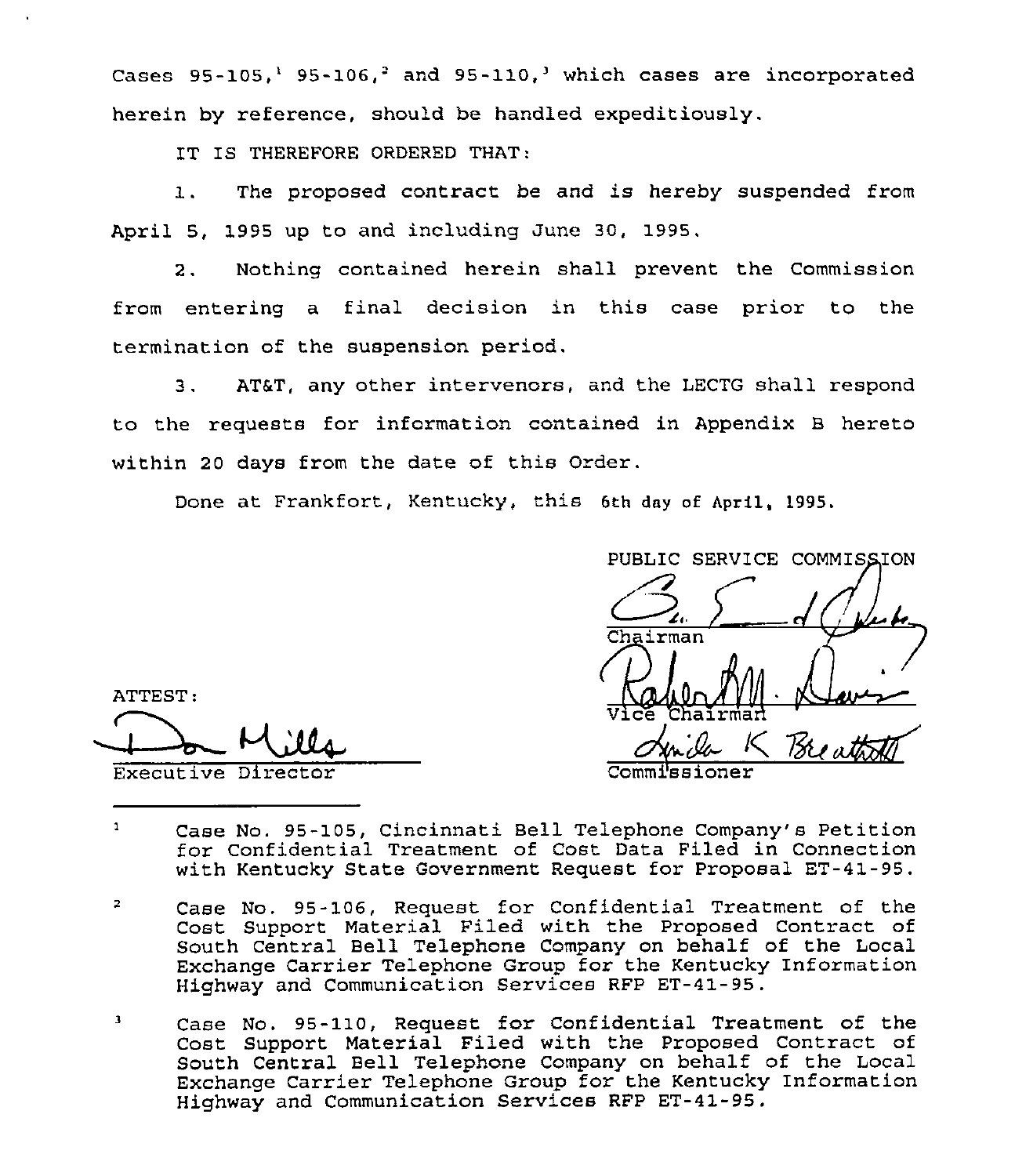## APPENDIX A

 $\mathbf{x}$ 

# APPENDIX TO AN ORDER OF THE KENTUCKY PUBLIC SERVICE COMMISSION IN CASE NO. 95-151 DATED APRIL 6, 1995<sup>~</sup>

| All Requests for Information To LECTG and<br>Intervenors shall be due at the Commission no later                                                                                                                       |          |
|------------------------------------------------------------------------------------------------------------------------------------------------------------------------------------------------------------------------|----------|
|                                                                                                                                                                                                                        | 04/14/95 |
| Intervenors and LECTG responses shall be due at the                                                                                                                                                                    | 05/01/95 |
| Intervenor testimony, if any, shall be due at the                                                                                                                                                                      | 05/12/95 |
| Last day for LECTG to publish notice of hearing date.                                                                                                                                                                  | 05/15/95 |
| Public Hearing is to begin at 9:00 a.m., Eastern<br>Daylight Time, in Hearing Room 1 of the Commission's<br>offices at 730 Schenkel Lane, Frankfort, Kentucky,<br>for the purpose of cross-examination of witnesses of |          |
| LECTG and witnesses of the Intervenors                                                                                                                                                                                 | 05/22/95 |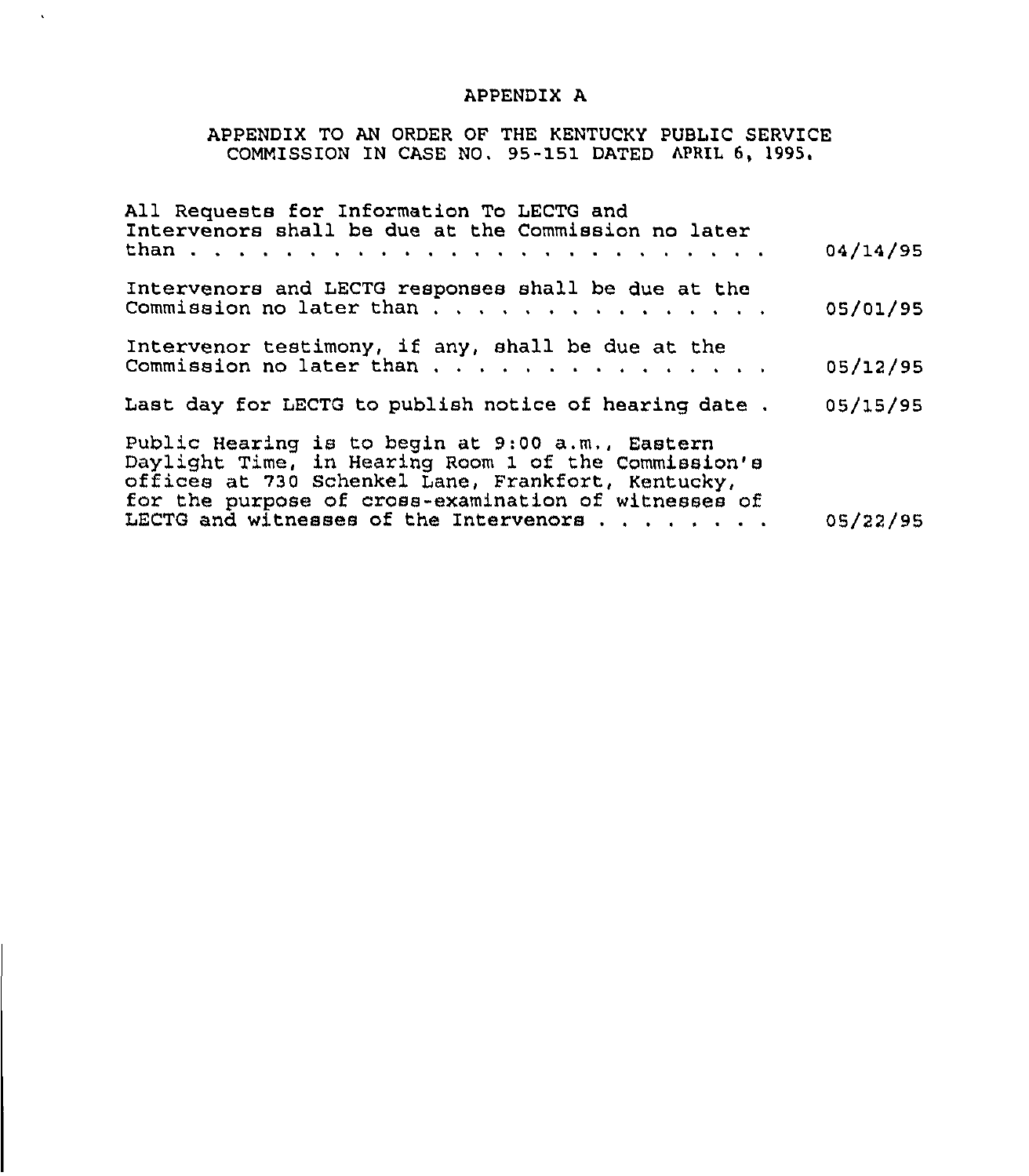#### APPENDIX B

## APPENDIX TO AN ORDER OF THE KENTUCKY PUBLIC SERVICE COMMISSION IN CASE NO. 95-151 DATED APRIL 6, 1995.

Questions propounded to AT&T and any other intervenors:

1. Provide a copy of AT&T's protest, filed after award of the state contract to the LECTG, and any responses received.

2. a. Compare AT6T's proposed rates and those submitted by LECTG in a column format on <sup>a</sup> service by service basis.

b. Explain any differences between each set of service rates.

c. Has LECTG omitted cost elements which should have been included in its proposed rates?

Questions propounded to LECTG:

3. Explain how the LECTG has imputed costs, such as access charges, on a service by service basis.

4. Are the rates in LECTG's proposed special contract now available or will they be available in the future to any entity other than state government? If yes, explain how the rates for other customers will be determined.

5. Provide the LECTG's projected revenues, costs, and contribution to revenue requirement of:

a. the LECTG group being awarded the contract.

b. another entity being awarded the contract, but required to use local exchange carrier networks for access and related services.